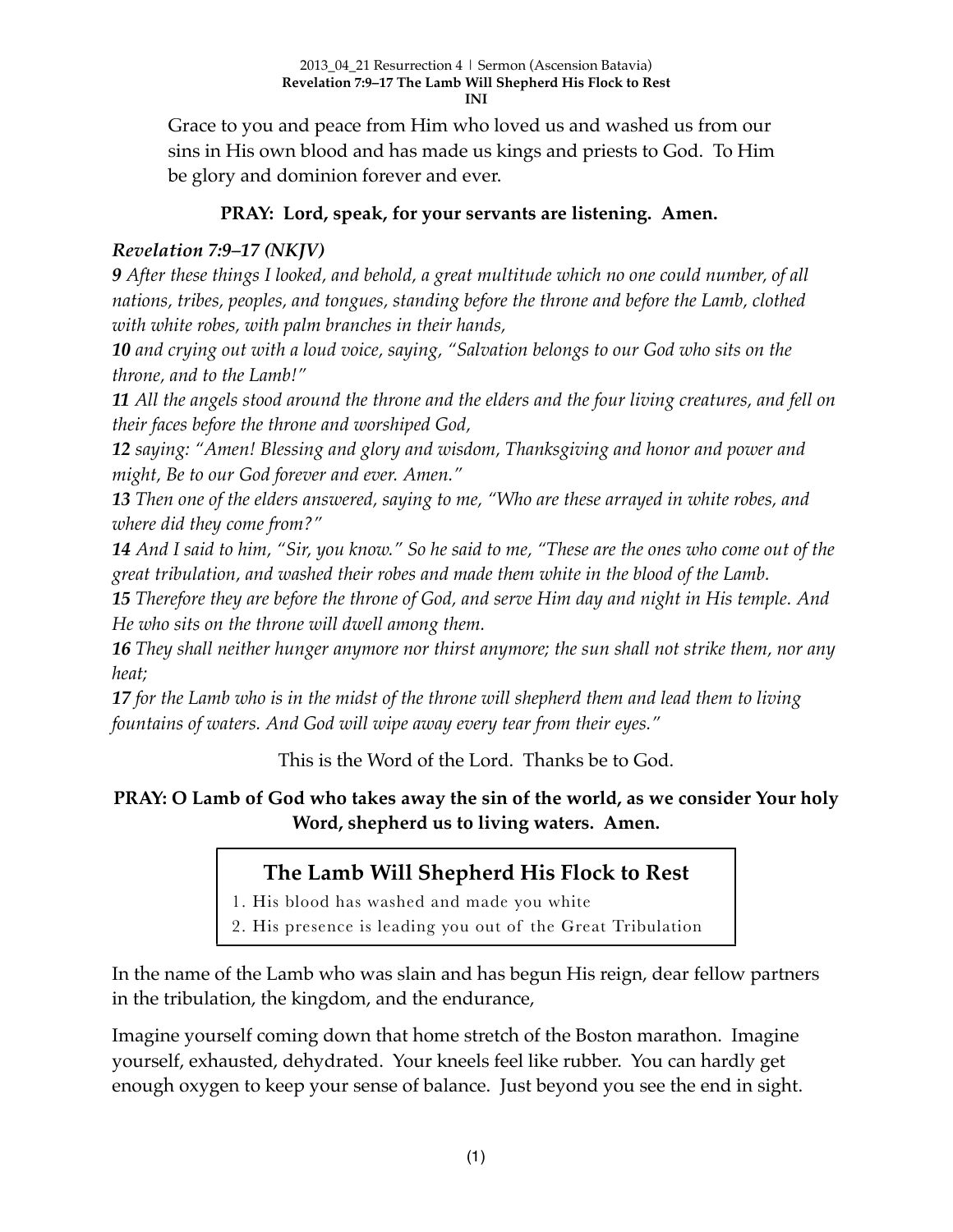Just beyond the finish line is that rest you so desire. Just as you give the last push to the finish, a bomb explodes, knocking you to the ground.

Maybe you saw the footage of the tribulation that took place at the finish line of the Boston marathon. What a gruesome picture. This world is truly marathon of uncertainty – a person can't even go to a sporting event and feel safe.

In a sense, we all are coming down the home stretch. We see the finish line. We're fatigued; we're deprived of needed oxygen and hydration; and just when our rest seems within reach, something strikes us and knocks us down.

Who will protect us? Who will lead us safely to rest?

## *v.17 …the Lamb who is in the midst of the throne will shepherd them and lead them to living fountains of waters.*

The Lamb will shepherd you to rest. He has shed His blood to gather us into His flock. He stands in our midst leading us through the explosions, beyond the tragedy, and out of this Great Tribulation.

## **1. His blood has washed and made you white**

If you watched much footage of the events that took place this last Monday, you see that blood makes things anything but white. There is a reason why blood makes us squeamish. Blood means pain; it is a sign of death. It reminds us of our mortality. It reveals the curse that binds this creation, a curse which destines us for hell. Our clothes are stained with this reality.

The temptation is to think that we will overcome this tribulation of sin by our stick-to-itiveness. We like to think: we've been knocked down before, we will get up again.

Evil is not just out there in the mind of two calculating terrorists. That same evil is within every one of us. If we fail to recognize this ... if I begin to think that suspect 1 and suspect 2 are worse sinners than I am, then I am left vulnerable to the demands and consequences of God's Law. *For whoever shall keep the whole law, and yet stumble in one point, he is guilty of all. (James 2:10).*

Do we expect to reach that heavenly goal by gut and determination? If so, this means we cannot stumble once. We must deny our own ways; resist any shortcut, avoid all detours. This means children never ignoring their parents and parents never neglecting their children. This means when certain urges offer a more pleasure-filled path, we cannot take it. We must resist all short-cuts even though we think no one would ever notice. We must press on when we are depressed; when we don't feel like talking to that person we need to talk to; when we don't address that problem that needs to be addressed.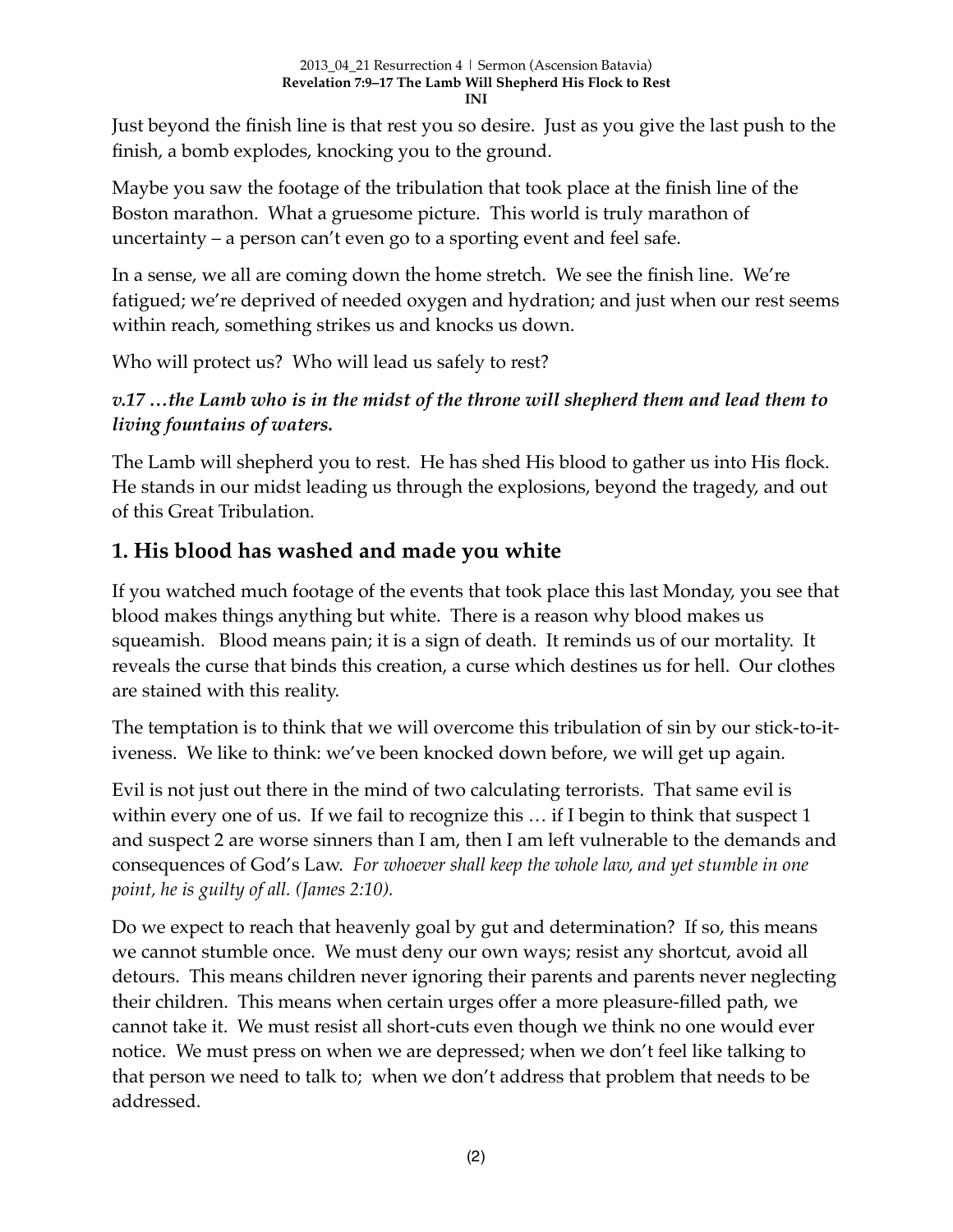#### 2013\_04\_21 Resurrection 4 | Sermon (Ascension Batavia) **Revelation 7:9–17 The Lamb Will Shepherd His Flock to Rest INI**

The fact remains – Satan has set the traps; God has allowed the tests; and we have stumbled, wandered, and fallen flat.

*All we like sheep have gone astray; We have turned, every one, to his own way; (Isaiah 53:6)*

No matter how we strive to pick ourselves us, dust ourselves off, and push on, the record has been tainted. This forced Isaiah to admit: *But we are all like an unclean thing, And all our righteousnesses are like filthy rags; We all fade as a leaf, And our iniquities, like the wind, Have taken us away. (Isaiah 64:6).*

We bleed because we are not perfected. This world and the bodies we inhabit cannot find that rest we so desperately desire by simply pushing onward and trusting in ourselves.

The only escape from our Great Tribulation of sin and death is the Lamb.

*13 Then one of the elders answered, saying to me, "Who are these arrayed in white robes, and where did they come from?" 14 And I said to him, "Sir, you know." So he said to me, "These are the ones who come out of the great tribulation, and washed their robes and made them white in the blood of the Lamb.*

When seen flowing from the side of Him who was slain for us, blood signifies something quite different. This is the blood of the spotless Passover Lamb. Jesus' sacrifice was pure, not tainted by sin. His death was undeserved. He followed God's commands with absolutely no hint of a desire to do otherwise. He took no detours or shortcuts. When his human nature was tired, weak, knocked down, He pressed on. He never ignored the matter that needed to be dealt with. He hid nothing from His Father. His sacrifice was spotless.

In our Scripture reading Paul reminds us of this precious value of this blood when he says: "Be on guard for yourselves and for all the flock … to shepherd the church of God which He purchased with His own blood." It was the blood of God's only beloved Son that paid the price of the redemption of God's flock.

In the midst of your sins, your failures to do what is good, your corrupt thoughts, this is your source of rest. Now, today, rest from your stick-to-it-iveness. Rest from the demands of a marathon in which you have stumbled daily. Rest from a race that ends only in hell. Rest in your baptism: "You have been washed. … You have been made white."

By faith in His blood, your robe is washed forever; you are white and blameless; you are forgiven of all your sins. His living blood gives you new life; new resurrection; the new flock to which you have been joined. God no longer sees your tainted rags, because you wear the robe of Christ. In God's eyes you have already finished the race. The Lamb is, even now, shepherding you to rest.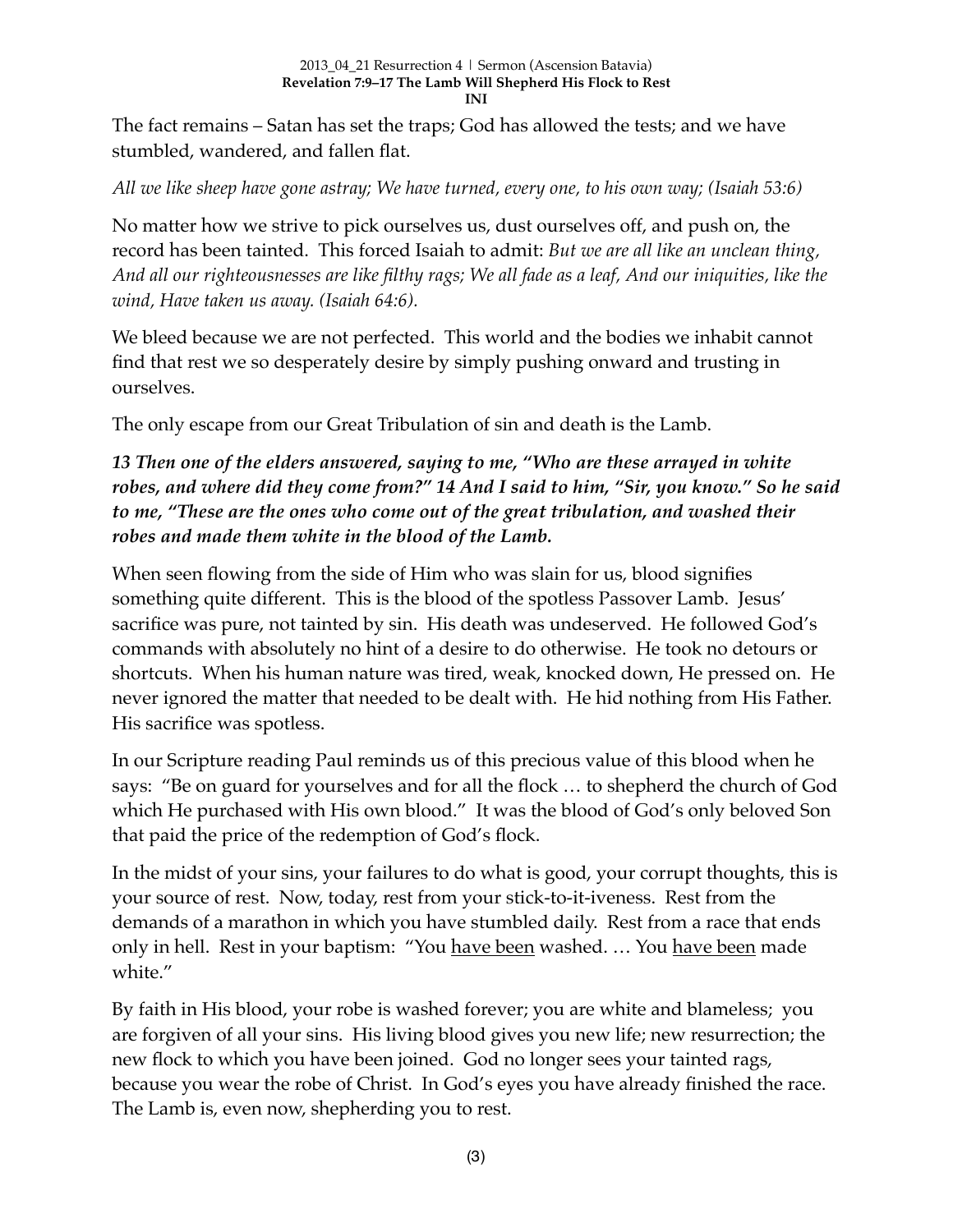# **2. His presence is leading you out of the Great Tribulation**

The term "millennialism"comes from Revelation chapter 20 where it refers to Christ reigning with the saints for 1000 years. Millennialists believe that the book of Revelation indicates a time to come where Christ will rule on this earth for a literal 1000 years. They believe that the everything taking place after chapter 3 is happening in the distant future and unfolding in a chronological manner. When they arrive at chapter 7 they start speaking of the "Great Tribulation" as a period of seven years and the "coming out" referenced here they term "the rapture of the saints." The rapture is a belief that the ones coming out of the Great Tribulation will be suddenly ushered from here into heaven in an instant, leaving only unbelievers on earth.

First of all, there is nothing in the text to demand that these chapters be understood in a strict chronological fashion. Secondly, what purpose does it serve for John to write to the seven churches in Asia about some tribulation that will happen way off in the future and not affect them in the least.

When Jesus spoke of tribulation and the end times, it was always in a RIGHT NOW sense. Jesus tells his disciples point blank: *In the world you will have tribulation; but be of good cheer, I have overcome the world." (John 16:33)*.Paul and Barnabas were busy encouraging believers to continue in the faith reminding them, *"We must through many tribulations enter the kingdom of God." (Acts 14:22)* John himself begins the book of Revelation by saying that he is a partner in the tribulation, in the kingdom, and in the endurance – all part of the Church militant that is in tribulation RIGHT NOW.

## *9 After these things I looked, and behold, a great multitude which no one could number, of all nations, tribes, peoples, and tongues, standing before the throne and before the Lamb, clothed with white robes, with palm branches in their hands,*

No one could number this crowd. All nations, tribes, peoples, and tongues. The number four is used to indicate the fulness of God's people on earth. From the four winds, God has sought out those who are joined to His heavenly flock. This is not a small portion of the Church which is suddenly raptured out; this is the fullness of the Church that is continues to be shepherded out day by day. Verse 14 uses a present tense verb to say: "these are the ones coming out…" This procession spans the course of this world from its fall. Though we can't see it with our eyes, we know it to be going on right now. From among every nation, from among every congregation who confesses the gospel, believers are being led out.

*My sheep hear My voice, and I know them, and they follow Me. And I give them eternal life, and they shall never perish; neither shall anyone snatch them out of My hand. (John 10:28–29)*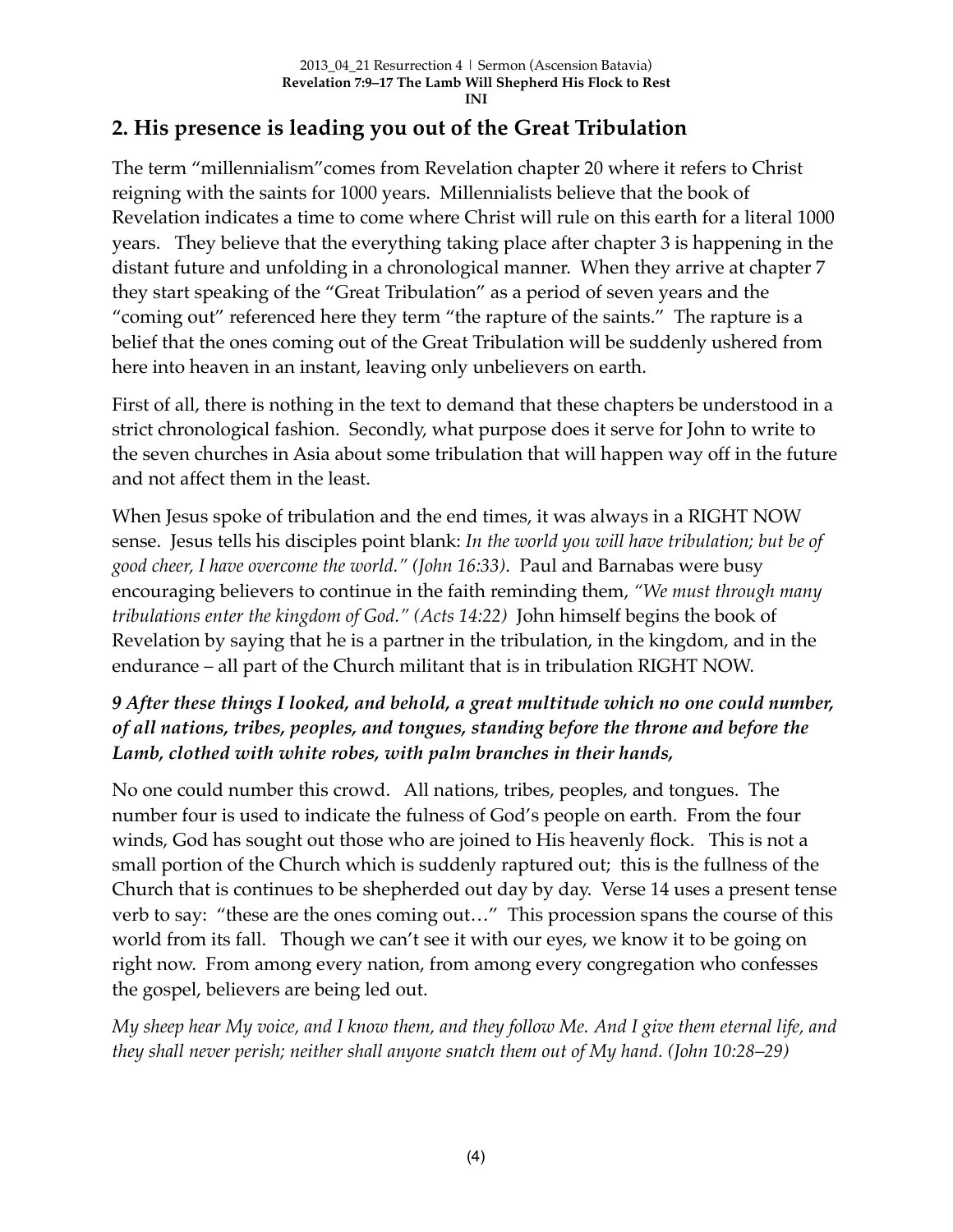He knows you by name. He is every day guarding and guiding you. Notice, the Lamb is never pictured as laying down. He is always alive and standing. Because of His resurrection, Jesus is always with us. His blood is not just a sign of His dead, it is a sign of His life. His blood is perpetually alive, perpetually giving us the forgiveness of our sins in the preaching of the gospel.

Every time two or three are gathered together in the confession of His name, there He stands, alive. When we come to the Lord's Supper today, we are joining this company which no one could number, both of those in heaven and on earth. The blood of Christ which comes to us in bread and wine is not dead, but alive in the victory He has won. This is how He shepherds us out. This joins us to His resurrected body and blood to give you the forgiveness of your sins. We join the heavenly song: *"Salvation belongs to our God who sits on the throne, and to the Lamb!"*

In our Scripture reading, the apostle Paul was literally "dead set" to go to Jerusalem. He knew well what awaited him – "chains and tribulation" (Acts 20:23). Why would he go? Why would he walk right toward suffering rather than away? He continues: "But none of these things move me; not do I count my life dear to myself, so that I may finish my race with joy, and the ministry which I received from the Lord Jesus, to testify to the gospel of the grace of God." (20:24). He went forth knowing that his life in this world was not really what mattered. What mattered was the testimony of God's grace.

"And they follow Me." What is the destination? Recall our Gradual for this season: *Behold I tell you that He is risen from the dead, and indeed He is going before you. Hallelujah! Hallelujah!*

We know as Paul did: So Paul rightly said: *"We must through many tribulations enter the kingdom of God." (Acts 14:22)*. We follow Jesus to that the heavenly finish line. He is our REST.

Nothing can snatch us away from the Lamb who shepherds us. Every tribulation, every pain becomes God's work to tread death beneath your feet. The Lamb goes before you, treading upon sin and death all the way to the finish line. So press on in your race. But do not do so by trusting in your own balance, your own endurance, your own ability to predict the unpredictable. Rely on grace of God and the Lamb who goes before you.

Many of those injured by the tragedy in Boston had their legs injured and even lost. For many, life will never be the same. What do you say to such a person? You say: "Christ is risen."

Join with Luther's song:

*Laugh to scorn the gloomy grave And at death no longer tremble;*